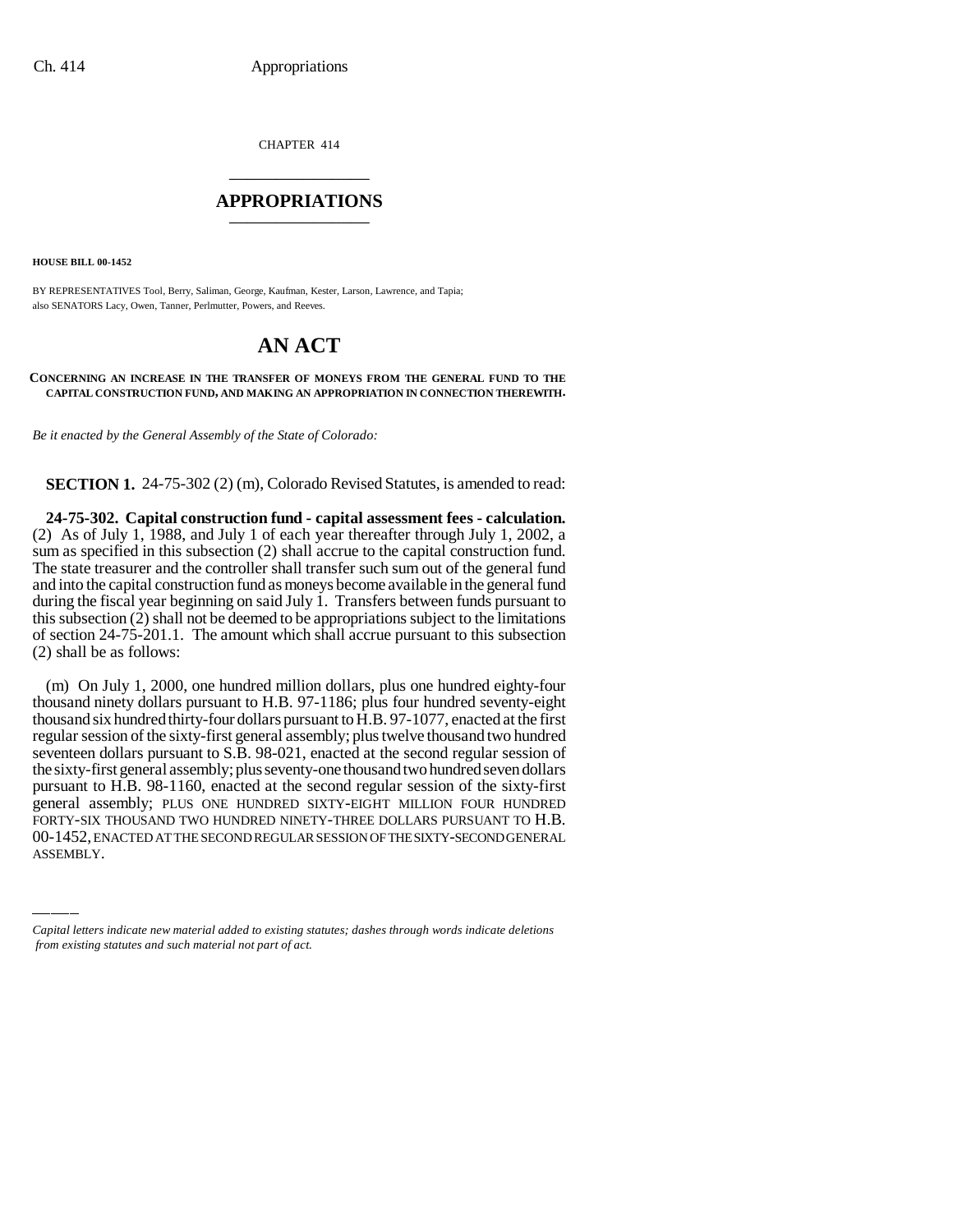Appropriations Ch. 414

**SECTION 2.** Part XIII (2) and the affected totals of section 3 of House Bill 00-1451, enacted at the Second Regular Session of the Sixty-second General Assembly, are amended to read: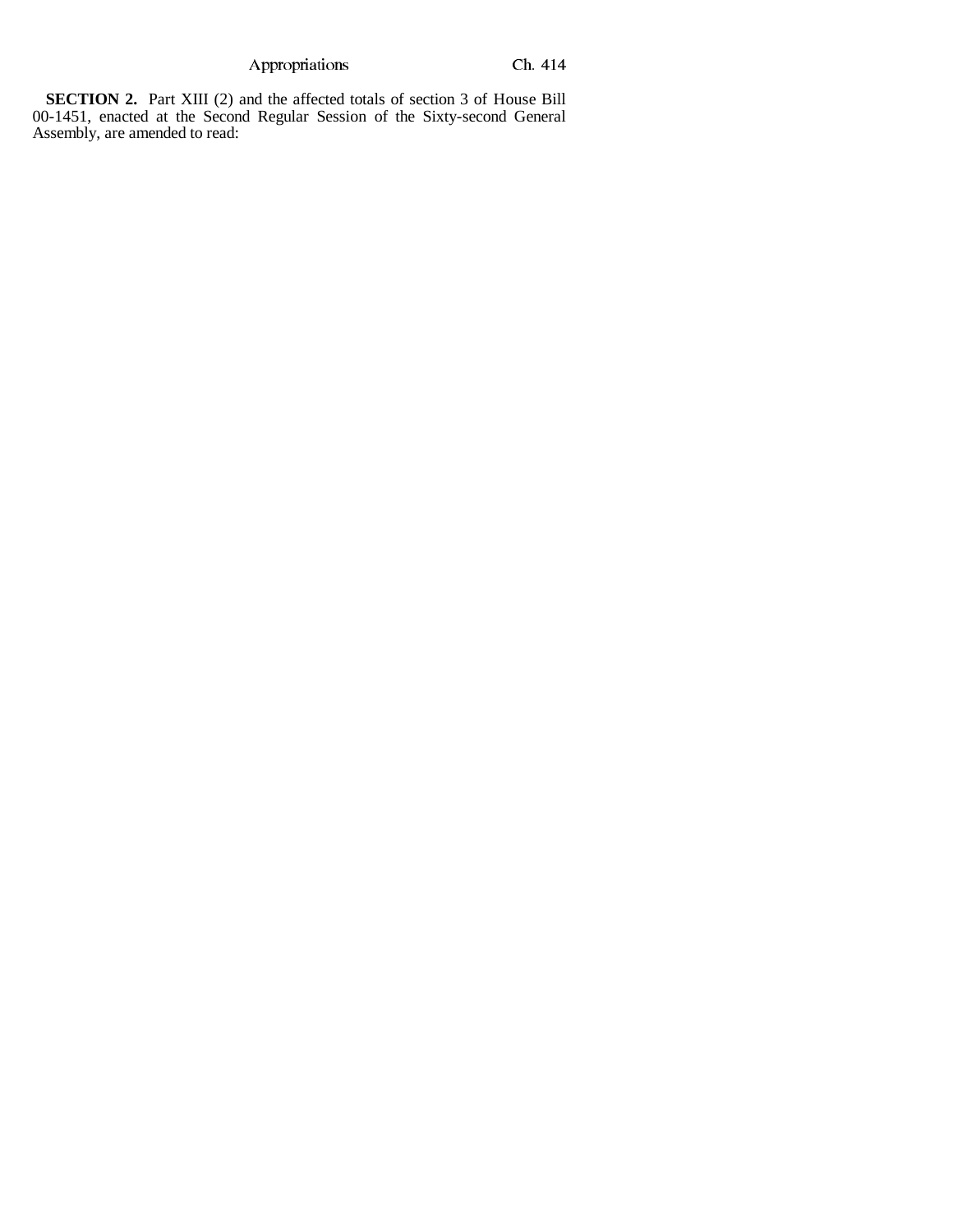|                 |       | <b>APPROPRIATION FROM</b> |               |              |               |                |  |  |
|-----------------|-------|---------------------------|---------------|--------------|---------------|----------------|--|--|
|                 |       | <b>CAPITAL</b>            |               |              |               |                |  |  |
|                 |       | <b>CAPITAL</b>            | CONSTRUCTION  |              | <b>CASH</b>   |                |  |  |
| ITEM &          |       | CONSTRUCTION              | <b>FUND</b>   | CASH         | <b>FUNDS</b>  | <b>FEDERAL</b> |  |  |
| <b>SUBTOTAL</b> | TOTAL | <b>FUND</b>               | <b>EXEMPT</b> | <b>FUNDS</b> | <b>EXEMPT</b> | <b>FUNDS</b>   |  |  |
|                 |       |                           |               |              |               |                |  |  |

**PART XIII DEPARTMENT OF PUBLIC SAFETY**

| (2) CAPITAL CONSTRUCTION PROJECTS |           |           |
|-----------------------------------|-----------|-----------|
| Colorado Bureau of                |           |           |
| Investigation, Colorado           |           |           |
| Crime Information Center,         |           |           |
| Network Replacement, Phase        |           |           |
| 4 of 4                            | 4,872,636 | 4,872,636 |
| Colorado Bureau of                |           |           |
| Investigation, Colorado           |           |           |
| Crime Information Center,         |           |           |
| Capacity Upgrade, Phase 2 of      |           |           |
| 4                                 | 1,938,800 | 1,938,800 |
| Colorado State Patrol,            |           |           |
| Communications System             |           |           |
| Maintenance and Expansion,        |           |           |
| and Montrose Regional             |           |           |
| Communications                    |           |           |
| Center/Troop Office, Repairs      |           |           |
| and Renovation                    | 896,442   | 896,442   |
|                                   |           |           |

Ch. 414 Appropriations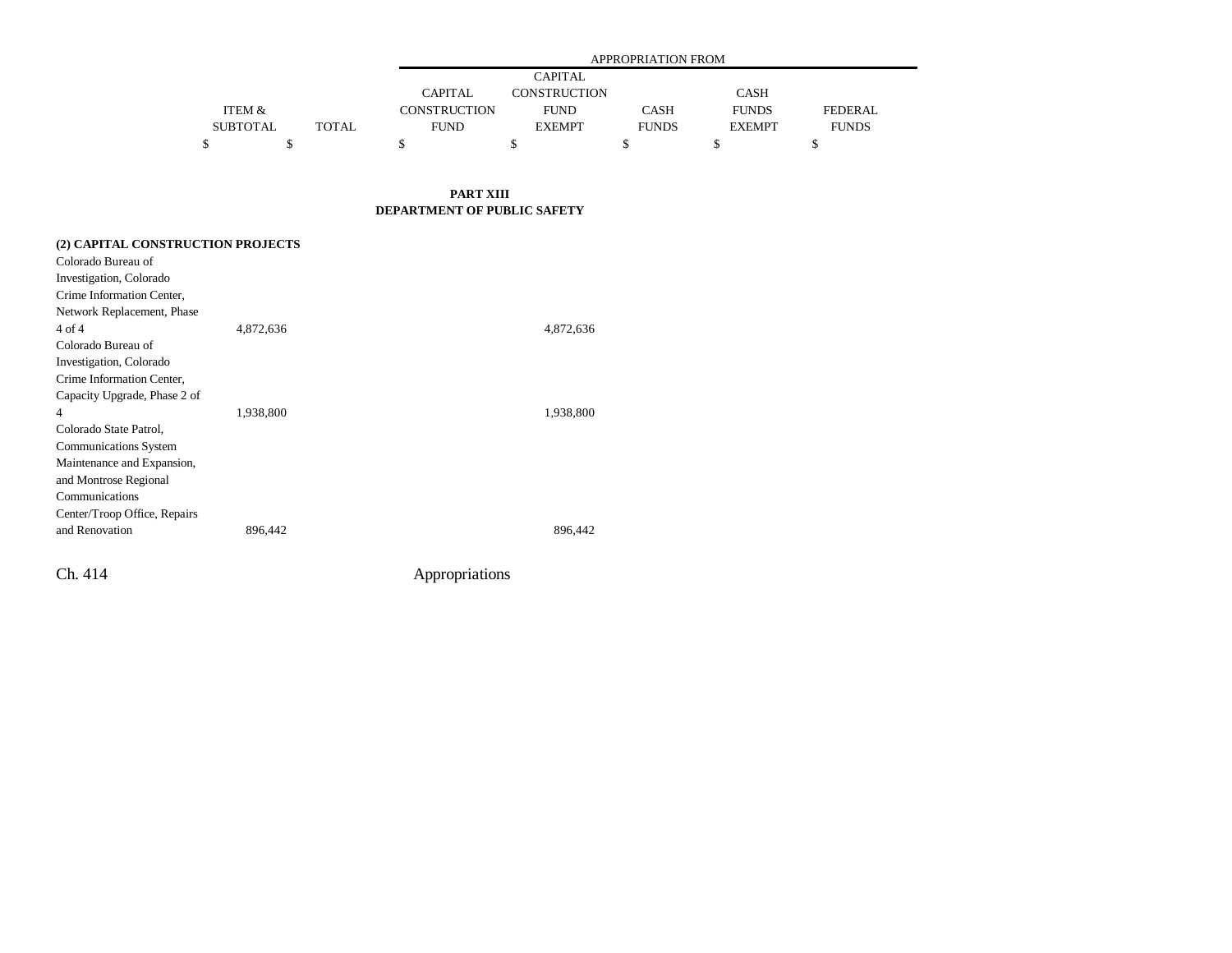## Ch. 414 Appropriations

|                                                                                                                 |                                      | APPROPRIATION FROM |                                               |                                                                |                             |                                              |                                |
|-----------------------------------------------------------------------------------------------------------------|--------------------------------------|--------------------|-----------------------------------------------|----------------------------------------------------------------|-----------------------------|----------------------------------------------|--------------------------------|
|                                                                                                                 | <b>ITEM &amp;</b><br><b>SUBTOTAL</b> | <b>TOTAL</b>       | <b>CAPITAL</b><br>CONSTRUCTION<br><b>FUND</b> | <b>CAPITAL</b><br>CONSTRUCTION<br><b>FUND</b><br><b>EXEMPT</b> | <b>CASH</b><br><b>FUNDS</b> | <b>CASH</b><br><b>FUNDS</b><br><b>EXEMPT</b> | <b>FEDERAL</b><br><b>FUNDS</b> |
|                                                                                                                 | \$<br>\$                             |                    | \$                                            | \$                                                             | \$                          | \$                                           | \$                             |
| Colorado State Patrol, Mobile                                                                                   |                                      |                    |                                               |                                                                |                             |                                              |                                |
| Data Computer Initiative                                                                                        | 1,443,226                            |                    |                                               | 89.941                                                         |                             | $1.353.285$ <sup>*</sup>                     |                                |
|                                                                                                                 |                                      |                    |                                               | 234,585                                                        |                             | $1,208,641$ <sup>a</sup>                     |                                |
| Colorado State Patrol,                                                                                          |                                      |                    |                                               |                                                                |                             |                                              |                                |
| Greeley District Troop Office<br><b>Building Acquisition and</b>                                                |                                      |                    |                                               |                                                                |                             |                                              |                                |
| <b>Minor Renovation Projects</b>                                                                                | 518,296                              |                    |                                               | 518,296                                                        |                             |                                              |                                |
| Colorado State Patrol, Grand                                                                                    |                                      |                    |                                               |                                                                |                             |                                              |                                |
| Junction Troop Office                                                                                           |                                      |                    |                                               |                                                                |                             |                                              |                                |
| Construction                                                                                                    | 714,547                              |                    |                                               | 416,547                                                        |                             | $298,000^a$                                  |                                |
|                                                                                                                 |                                      | 10,383,947         |                                               |                                                                |                             |                                              |                                |
| <sup>a</sup> These amounts shall be from the Highway Users Tax Fund pursuant to Section 43-4-201(3)(a), C.R.S.  |                                      |                    |                                               |                                                                |                             |                                              |                                |
| <b>TOTALS PART XIII</b>                                                                                         |                                      |                    |                                               |                                                                |                             |                                              |                                |
| (PUBLIC SAFETY)                                                                                                 |                                      | \$10,691,611       |                                               | \$9,040,326                                                    |                             | $$1.651.285$ <sup>*</sup>                    |                                |
|                                                                                                                 |                                      |                    |                                               | \$9,184,970                                                    |                             | $$1,506,641$ <sup>a</sup>                    |                                |
| <sup>a</sup> This amount shall be from the Highway Users Tax Fund pursuant to Section $43-4-201(3)(a)$ , C.R.S. |                                      |                    |                                               |                                                                |                             |                                              |                                |
| <b>GRAND TOTALS</b>                                                                                             |                                      |                    |                                               |                                                                |                             |                                              |                                |
| (CAPITAL CONSTRUCTION)                                                                                          |                                      | \$535,605,342      |                                               | <del>\$315.514.889</del>                                       | \$46,373,734                | <del>\$130,736,639</del>                     | \$42,980,080                   |